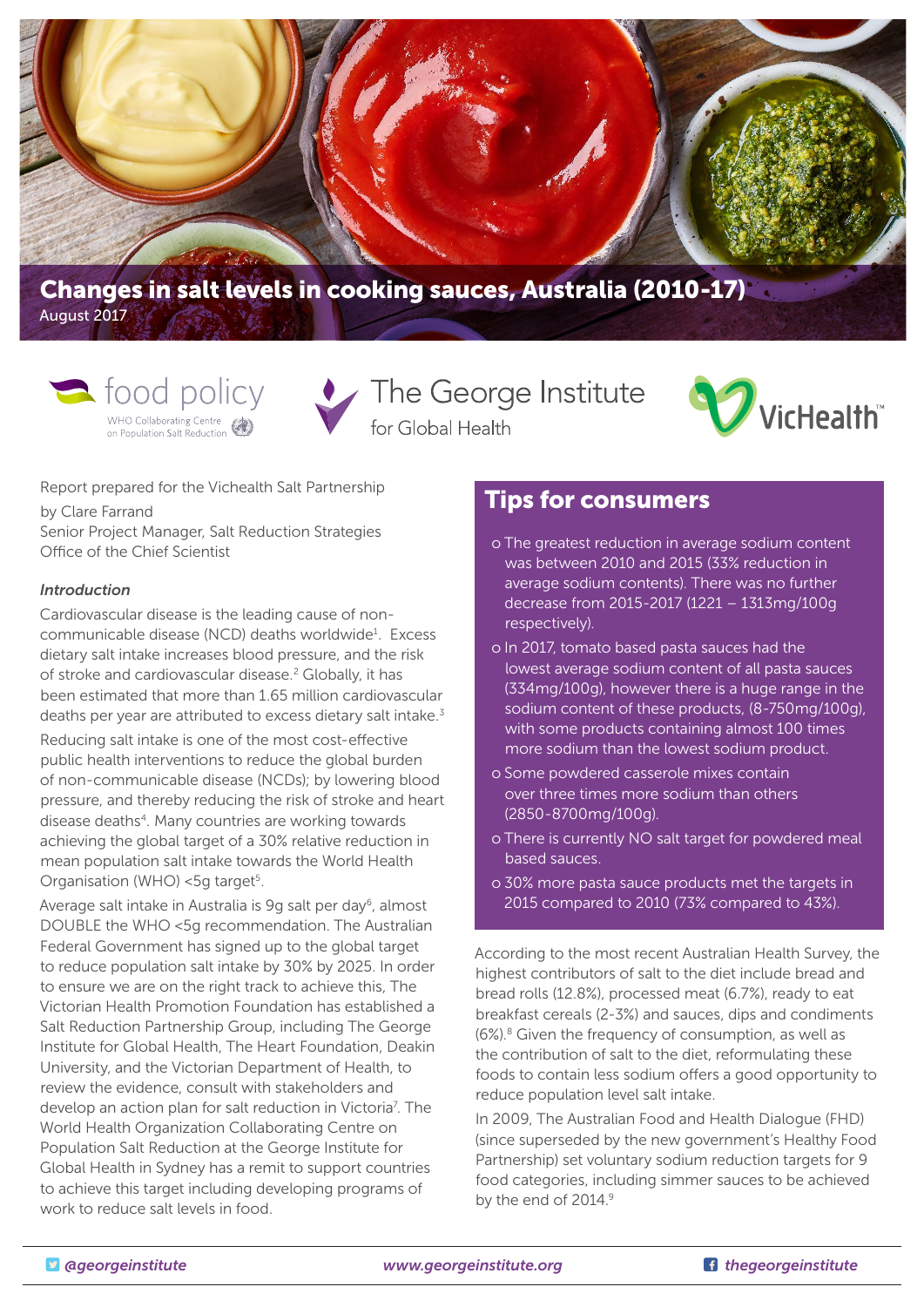The aim of this study was to analyse the changes in sodium contents in cooking sauces sold in Australia in 2010, 2013, 2015 and 2017, and compare sodium contents against the Australian FHD targets.<sup>10</sup> This was with the view to understanding the current levels of sodium levels in cooking sauces in Australia and inform direction for future reformulation efforts.

## *Key findings*

- Overall average sodium content of cooking sauces decreased by 28% from 2010 (1815mg/100g) to 2017 (1313mg/100g)
	- o The greatest reduction in average sodium content was between 2010 and 2015 (33% reduction in average sodium contents). There was no further decrease from 2015-2017 (1221 – 1313mg/100g respectively).
- In 2017, about 70% of products were covered by the FHD targets, of which 55% of products met the targets.
- The average sodium content of ambient meal based sauces increased by 29% from 542mg/100g in 2010 to 696mg/100g in 2015.
- Black bean /Asian sauces had the highest average sodium content in ambient meal based sauces (947mg sodium/100g) in 2017 with Ayam's Pad Thai Stir Fry sauce containing 2.9g of salt per serve. However there was a huge range in sodium contents from 270-2250mg/100g
- with some products containing more than 10 times the amount of sodium compared to others.
- Average sodium in ambient pasta sauces decreased by 27% from 2010 (472mg/100g) to 2017 (342mg/100g), meeting the FHD (420mg/100g target). However between 2015 and 2017 there was no further significant decrease (376 and 342mg/100g respectively).
- Within ambient pasta sauces, the categories with the greatest reductions included cream based and tomato based pasta sauces - reduced by 27% and 28% respectively from 2010-2017
	- o In 2017, tomato based pasta sauces had the lowest average sodium content of all pasta sauces (334mg/100g), however there is a huge range in the sodium content of these products, (8-750mg/100g), with some products containing almost 100 times more sodium than the lowest sodium product.
- Powder based meal sauces had the highest mean sodium content (5011mg/100g) amongst meal based sauces in 2017. McCormick's Slow Cookers Mild Chicken Curry sauce contains 8700g/100g for example. Whilst it is recognised that these products are diluted with water, there is a huge range of sodium content from 715-8950mg/100g, which demonstrates that manufacturers are able to make these products with far less sodium.
	- o For example: some powdered casserole mixes contain over three times more sodium than others (2850-8700mg/100g).
- o There is currently NO salt target for powdered meal based sauces.
- Curry pastes also contain high levels of sodium average sodium content was 2000mg/100g in 2017 with some products containing 20 times more sodium than others (range: 251-4530mg/100g).
- Since 2010, there has been an 18% increase in the proportion of products meeting the FHD targets (from 37% in 2010 to 55% in 2017)
- The proportion of pasta sauce and other simmer sauce products meeting the FHD targets increased from 2010 to 2015, however there was no further increase from 2015 to 2017.
	- o For example 30% more pasta sauce products met the targets in 2015 compared to 2010 (73% compared to 43%).

# *Conclusion*

Overall the average sodium content of cooking sauces decreased by 28% from 2010-2017. In addition, 55% of products, with FHD targets, now meet the targets compared to 37% in 2010. However, there are some categories, including where FHD targets were not applicable, where average sodium levels have increased. The huge range in sodium content amongst similar products highlights the potential for further reductions to be made by food manufacturers. The largest increase in the proportion of products meeting the targets occurred between 2010 and 2015, which suggests that the setting of targets may be effective in motivating the food industry to take action. However currently, no further targets have been set. This highlights the need for comprehensive targets across the entire product category, with continuous, and specific time frames, and transparent monitoring systems to ensure compliance by the food industry.

## *Limitations*

The products captured in the packaged food composition database do not necessarily represent a complete coverage of the product supply within Australia, but rather those captured at specific time points during surveys, and limited to major food retailers.

## *About The George Institute's Food Policy Division*

The George Institute's Food Policy group works in Australia and internationally to reduce rates of death and disease caused by diets high in salt, saturated fat and sugar or excess energy, by undertaking research and advocating for a healthier food environment. The George Institute Food Policy group's main focuses are food reformulation, monitoring changes in the food supply, and developing and testing innovative approaches to encourage consumers towards better food choices.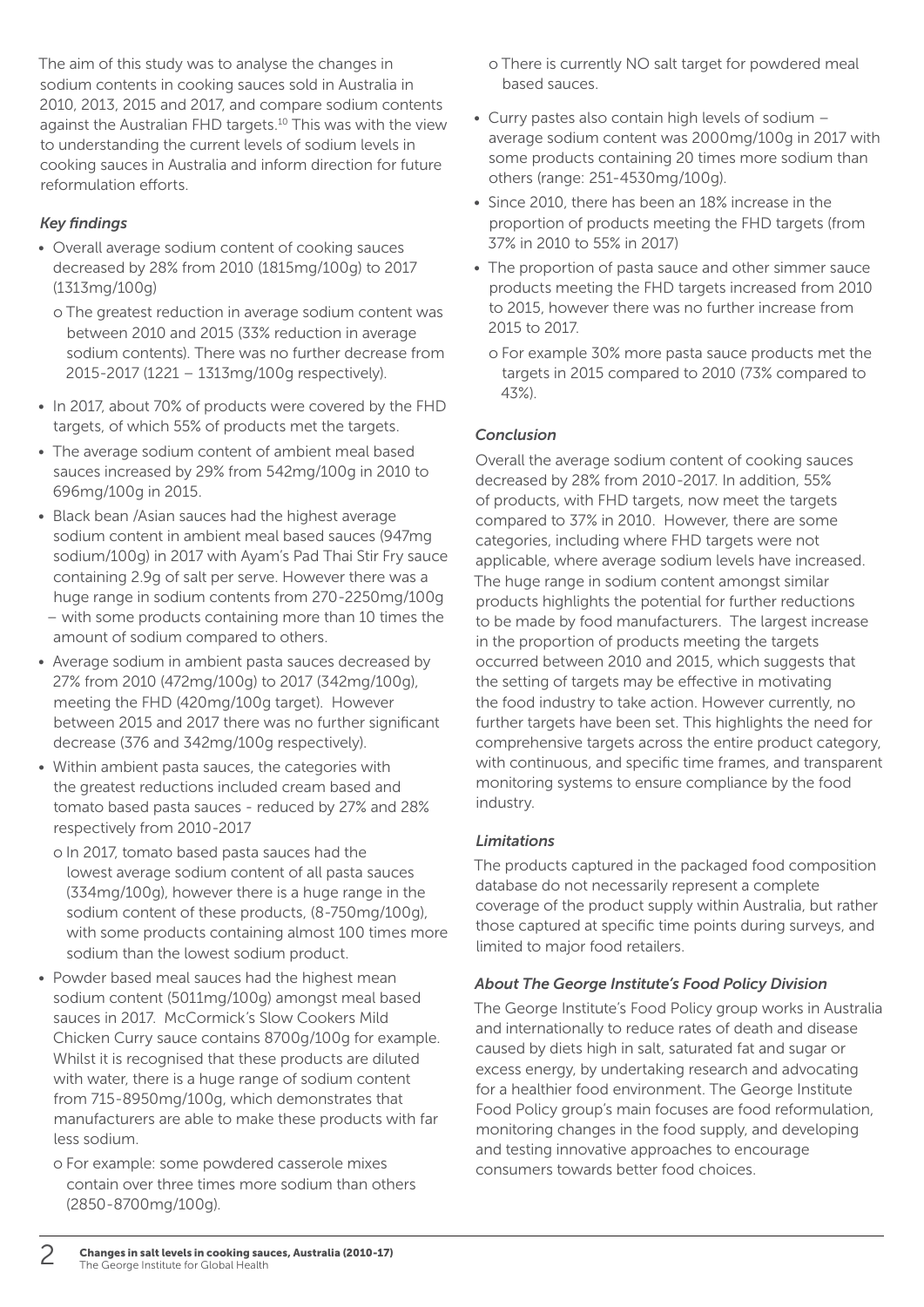## *The George Institute for Global Health*

The George Institute for Global Health is improving the lives of millions of people worldwide through innovative health research. Working across a broad health landscape, the Institute conducts clinical, population and health system research aimed at changing health practice and policy worldwide. The Institute has a global network of medical and health experts working together to address the leading causes of death and disability worldwide. Established in Australia and affiliated with The University of Sydney, the Institute today also has offices in China, India and the United Kingdom, and is also affiliated with Peking University Health Science Centre, the University of Hyderabad and the University of Oxford.

The George Institute prioritises clinical and population health research that produces outcomes that are easily translated into practice, and effect real change within a short period of time to health policy and practice. The Institute has been ranked among the top 10 global institutes for impact for the last several years, and its research has resulted in changes to medical guidelines and ways of thinking about some of the most common medical treatments around the world. Examples include developing a new treatment for stroke, showing that blood pressure lowering reduces the risk of cardiovascular disease in people with diabetes, and providing safer fluid options for patients in intensive care. Developing better methods for delivering health care are a priority for the Institute. Follow us on Facebook at and on Twitter @georgeinstitute

## *Media Enquiries*

Julia Timms Senior Media Advisor The George Institute for Global Health P: + 61 410 411 983 E: jtimms@georgeinstitute.org.au

## *References:*

- 1.World Health Organization. Non Communicable Disease Factsheet. 2017; [http://www.who.int/mediacentre/](http://www.who.int/mediacentre/factsheets/fs355/en) [factsheets/fs355/en/](http://www.who.int/mediacentre/factsheets/fs355/en). Accessed 20 July, 2017.
- 2.He FJ, MacGregor GA. Effect of modest salt reduction on blood pressure: a meta-analysis of randomized trials. Implications for public health. Journal of human hypertension. Nov 2002;16(11):761-770.
- 3.Mozaffarian D, Fahimi S, Singh GM, et al. Global sodium consumption and death from cardiovascular causes. The New England journal of medicine. Aug 14 2014;371(7):624-634.
- 4.Bibbins-Domingo K, Chertow GM, Coxson PG, et al. Projected effect of dietary salt reductions on future cardiovascular disease. The New England journal of medicine. Feb 18 2010;362(7):590-599.
- 5.World Health Organization. Global action plan for the prevention and control of noncommunicable

disease 2013-2020. 2013; [http://apps.who.int/iris/](http://apps.who.int/iris/bitstream/10665/94384/1/9789241506236_eng.pdf) [bitstream/10665/94384/1/9789241506236\\_eng.pdf](http://apps.who.int/iris/bitstream/10665/94384/1/9789241506236_eng.pdf).

- 6.Santos JA, Webster J, Land MA, et al. Dietary salt intake in the Australian population. Public health nutrition. May 17 2017:1-8.
- 7. Victorian Health Promotion Foundation. Salt Reduction in Victoria. 2017; [https://www.vichealth.vic.gov.au/](https://www.vichealth.vic.gov.au/programs-and-projects/salt-reduction) [programs-and-projects/salt-reduction](https://www.vichealth.vic.gov.au/programs-and-projects/salt-reduction). Accessed 20 July, 2017.
- 8.Australian Bureau of Statistics. Australian Health Survey: Nutrition First Results - Foods and Nutrients, 2011-12 2014; [http://www.abs.gov.au/ausstats/abs@.nsf/Lookup/](http://www.abs.gov.au/ausstats/abs@.nsf/Lookup/by%20Subject/4364.0.55.007~2011-12~Main%20Features~Ke) [by%20Subject/4364.0.55.007~2011-12~Main%20](http://www.abs.gov.au/ausstats/abs@.nsf/Lookup/by%20Subject/4364.0.55.007~2011-12~Main%20Features~Ke) [Features~Key%20Findings~1.](http://www.abs.gov.au/ausstats/abs@.nsf/Lookup/by%20Subject/4364.0.55.007~2011-12~Main%20Features~Ke) Accessed 20 July, 2017.
- 9.Australian Government Department of Health. Food and Health Dialogue. 2016; [http://www.health.gov.au/](ttp://www.health.gov.au/internet/main/publishing.nsf/Content/fhd) [internet/main/publishing.nsf/Content/fhd](ttp://www.health.gov.au/internet/main/publishing.nsf/Content/fhd). Accessed July 20, 2017.
- 10.Public Health England. Salt reduction: targets for 2017. 2017; [https://www.gov.uk/government/publications/](https://www.gov.uk/government/publications/salt-reduction-targets-for-2017) [salt-reduction-targets-for-2017.](https://www.gov.uk/government/publications/salt-reduction-targets-for-2017) Accessed 20 June, 2017.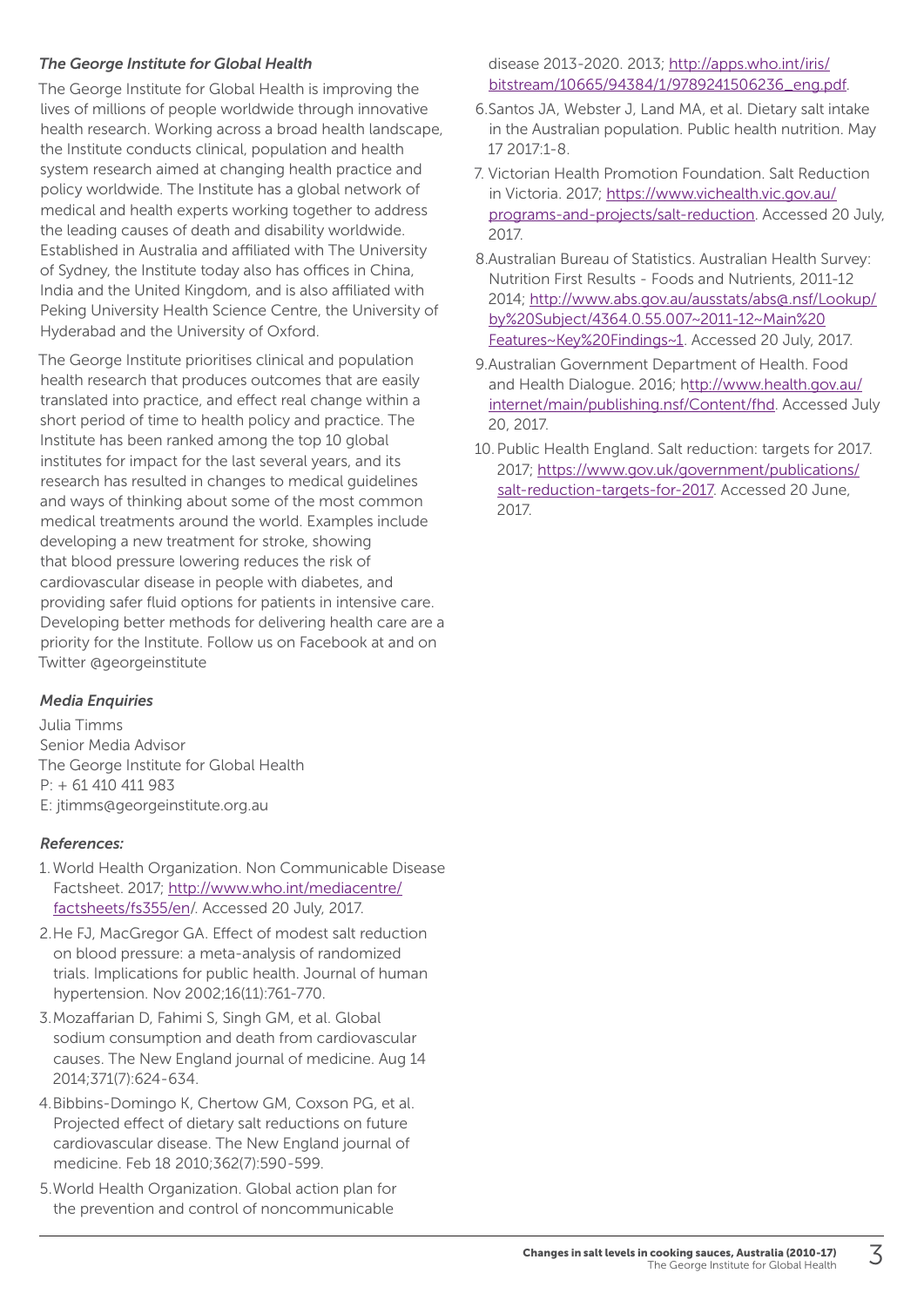## *Table 1: Mean, median, range of sodium in cooking sauces from 2010 to 2017*

| <b>FOOD CATEGORIES</b>     | <b>2010 SODIUM LEVELS</b> |           |        | 2013 SODIUM LEVELS (mg/100g) |                |      |        | 2015 SODIUM LEVELS (mg/100g) |                |      |        | 2017 SODIUM LEVELS (mg/100g) |                |      |        |           |
|----------------------------|---------------------------|-----------|--------|------------------------------|----------------|------|--------|------------------------------|----------------|------|--------|------------------------------|----------------|------|--------|-----------|
|                            |                           | (mq/100q) |        |                              |                |      |        |                              |                |      |        |                              |                |      |        |           |
|                            | No.                       | Mean      | Median | Range                        | No.            | Mean | Median | Range                        | No.            | Mean | Median | Range                        | No.            | Mean | Median | Range     |
| <b>COOKING SAUCES</b>      | 492                       | 1815      | 667    | $0 - 12140$                  | 659            | 1546 | 682    | 10-11000                     | 521            | 1221 | 490    | 15-8700                      | 543            | 1313 | 549    | 8-8950    |
| Meal-based sauces          | 321                       | 2525      | 1370   | 132-12140                    | 415            | 2190 | 1300   | 118-11000                    | 310            | 1759 | 1069   | 108-8700                     | 334            | 1881 | 1080   | 57-8950   |
| Ambient meal-based sauces  | 110                       | 542       | 472    | 169-1600                     | 137            | 816  | 489    | 188-5890                     | 121            | 696  | 416    | 108-8210                     | 100            | 554  | 416    | 120-2250  |
| Black bean/Asian           | 19                        | 871       | 932    | 216-1600                     | 44             | 1384 | 706    | 235-5890                     | 15             | 1921 | 1760   | 270-8210                     | 25             | 947  | 703    | 270-2250  |
| Chicken-based              | 13                        | 462       | 480    | 320-605                      | 16             | 464  | 483    | 340-605                      | 21             | 513  | 420    | 330-1601                     | 14             | 402  | 403    | 321-485   |
| Curry-based                | 54                        | 455       | 420    | 280-1090                     | 41             | 449  | 387    | 228-1300                     | 57             | 440  | 377    | 108-1628                     | 33             | 355  | 332    | 272-623   |
| Satay                      | 6                         | 782       | 704    | 409-1310                     | 11             | 840  | 615    | 251-3500                     | 14             | 620  | 498    | 251-1920                     | 5              | 460  | 416    | 251-657   |
| Stroganoff                 | 3                         | 486       | 465    | 435-559                      | $\overline{4}$ | 446  | 445    | 430-465                      | 5              | 421  | 430    | 373-465                      | 3              | 403  | 427    | 353-430   |
| Sweet and sour             | 10                        | 285       | 272    | 169-560                      | 16             | 631  | 494    | 188-1450                     | 5              | 347  | 310    | 200-560                      | $\overline{4}$ | 246  | 207    | 120-450   |
| Other                      | 5                         | 683       | 718    | 335-1060                     | 5              | 781  | 776    | 385-1060                     | $\overline{4}$ | 1761 | 1202   | 419-4220                     | 16             | 617  | 521    | 220-1610  |
| Curry pastes               | 26                        | 2157      | 1811   | 563-4660                     | 83             | 3048 | 2550   | 526-11000                    | 61             | 2260 | 2000   | 283-5960                     | 58             | 2000 | 1870   | 251-4530  |
| Liquid meal-based sauces   | 73                        | 1406      | 1180   | 132-4520                     | 116            | 1377 | 1070   | 118-7050                     | 81             | 1316 | 1000   | 135-5750                     | 112            | 1215 | 881    | 57-4940   |
| Asian-style                | 34                        | 1615      | 1265   | 132-4520                     | 60             | 1617 | 1377   | 118-4520                     | 37             | 1736 | 1430   | 135-5750                     | 61             | 1619 | 1500   | 135-4940  |
| Casserole                  | 11                        | 1472      | 1382   | 584-2790                     | 11             | 939  | 1000   | 394-1347                     | 6              | 873  | 905    | 394-1191                     | 6              | 722  | 809    | 380-1000  |
| Curry-style                | $\overline{2}$            | 613       | 613    | 497-728                      | 17             | 1089 | 740    | 322-7050                     | 18             | 872  | 698    | 230-2940                     | 26             | 655  | 704    | 245-1090  |
| Devilled sausages          | $\overline{c}$            | 953       | 953    | 905-1000                     | $\overline{c}$ | 854  | 854    | 794-914                      | $\overline{c}$ | 854  | 854    | 794-914                      | $\overline{c}$ | 480  | 480    | 57-902    |
| Pasta meal                 | 10                        | 1179      | 1136   | 561-1715                     | 9              | 857  | 905    | 144-1340                     | $\mathbf{1}$   | 930  | 930    | <b>NA</b>                    | 3              | 735  | 829    | 486-890   |
| Potato bake                | $\overline{c}$            | 1340      | 1340   | 950-1729                     | 3              | 1309 | 1174   | 998-1755                     | $\overline{c}$ | 1162 | 1162   | 568-1755                     | $\overline{c}$ | 958  | 958    | 568-1347  |
| Stroganoff                 | $\overline{c}$            | 1070      | 1070   | 960-1180                     | $\overline{c}$ | 755  | 755    | 589-920                      | 3              | 1720 | 1080   | 589-3490                     | $\mathbf{1}$   | 1080 | 1080   | <b>NA</b> |
| Other                      | 10                        | 1177      | 1219   | 629-1462                     | 12             | 1586 | 1219   | 611-5671                     | 12             | 941  | 800    | 385-2415                     | 11             | 892  | 867    | 396-1650  |
| Powdered meal-based sauces | 112                       | 5288      | 5200   | 883-12140                    | 79             | 4863 | 4800   | 298-11000                    | 47             | 4608 | 4650   | 507-8700                     | 64             | 5011 | 5250   | 715-8950  |
| Casserole                  | 32                        | 5268      | 5345   | 2420-10144                   | 20             | 5293 | 5039   | 298-10144                    | $\overline{7}$ | 6201 | 6560   | 3880-8150                    | 11             | 6418 | 7060   | 2850-8700 |
| Chili con carne            | $\overline{c}$            | 4910      | 4910   | 4660-5160                    | 5              | 5562 | 5170   | 2940-10300                   | 3              | 4017 | 3925   | 2940-5185                    | $\overline{c}$ | 4928 | 4928   | 3925-5930 |
| Curry-based                | 14                        | 5442      | 4845   | 2500-12140                   | 13             | 4623 | 4320   | 636-11000                    | 11             | 4399 | 4940   | 507-8700                     | 6              | 5114 | 5532   | 2890-6240 |
| Devilled sausages          | $\overline{4}$            | 2348      | 2465   | 883-3580                     | 5              | 2676 | 2230   | 1480-4890                    | $\overline{c}$ | 2440 | 2440   | 2200-2680                    | 5              | 1535 | 1240   | 715-2680  |
| Pasta-based                | 11                        | 4766      | 4260   | 2820-7490                    | 3              | 3613 | 3570   | 2850-4420                    | $\overline{c}$ | 3418 | 3418   | 2825-4010                    | 3              | 4302 | 3200   | 2825-6880 |
| Potato bake                | 15                        | 6015      | 5824   | 3920-8185                    | 12             | 6356 | 6235   | 5170-8185                    | 8              | 5795 | 5958   | 3685-6830                    | 6              | 5797 | 6040   | 3880-6830 |
| Stroganoff                 | 6                         | 4728      | 4590   | 3360-6576                    | 6              | 4784 | 4685   | 2710-6576                    | $\overline{4}$ | 5185 | 4760   | 4570-6650                    | 5              | 4810 | 4650   | 2400-6860 |
| Other                      | 28                        | 5617      | 4906   | 3000-11200                   | 15             | 4081 | 3710   | 515-8800                     | 10             | 3389 | 3885   | 641-4990                     | 26             | 5007 | 5100   | 2100-8950 |
| Pasta sauces               | 144                       | 490       | 446    | $0 - 1540$                   | 219            | 459  | 395    | 15-1597                      | 211            | 430  | 383    | 15-1597                      | 186            | 413  | 377    | 8-1350    |
| Ambient pasta sauces       | 120                       | 472       | 447    | 19-1200                      | 160            | 410  | 390    | 15-1200                      | 170            | 376  | 380    | 15-898                       | 145            | 342  | 368    | $8 - 750$ |
| Cream-based                | 10                        | 545       | 544    | 423-751                      | 20             | 476  | 467    | 321-751                      | 19             | 452  | 438    | 341-745                      | 13             | 397  | 416    | 292-506   |
| Pasta sauce with meat      | $\overline{c}$            | 396       | 396    | 338-454                      | $\overline{c}$ | 521  | 521    | 479-563                      | $\overline{4}$ | 493  | 479    | 450-563                      | 5              | 394  | 450    | 130-480   |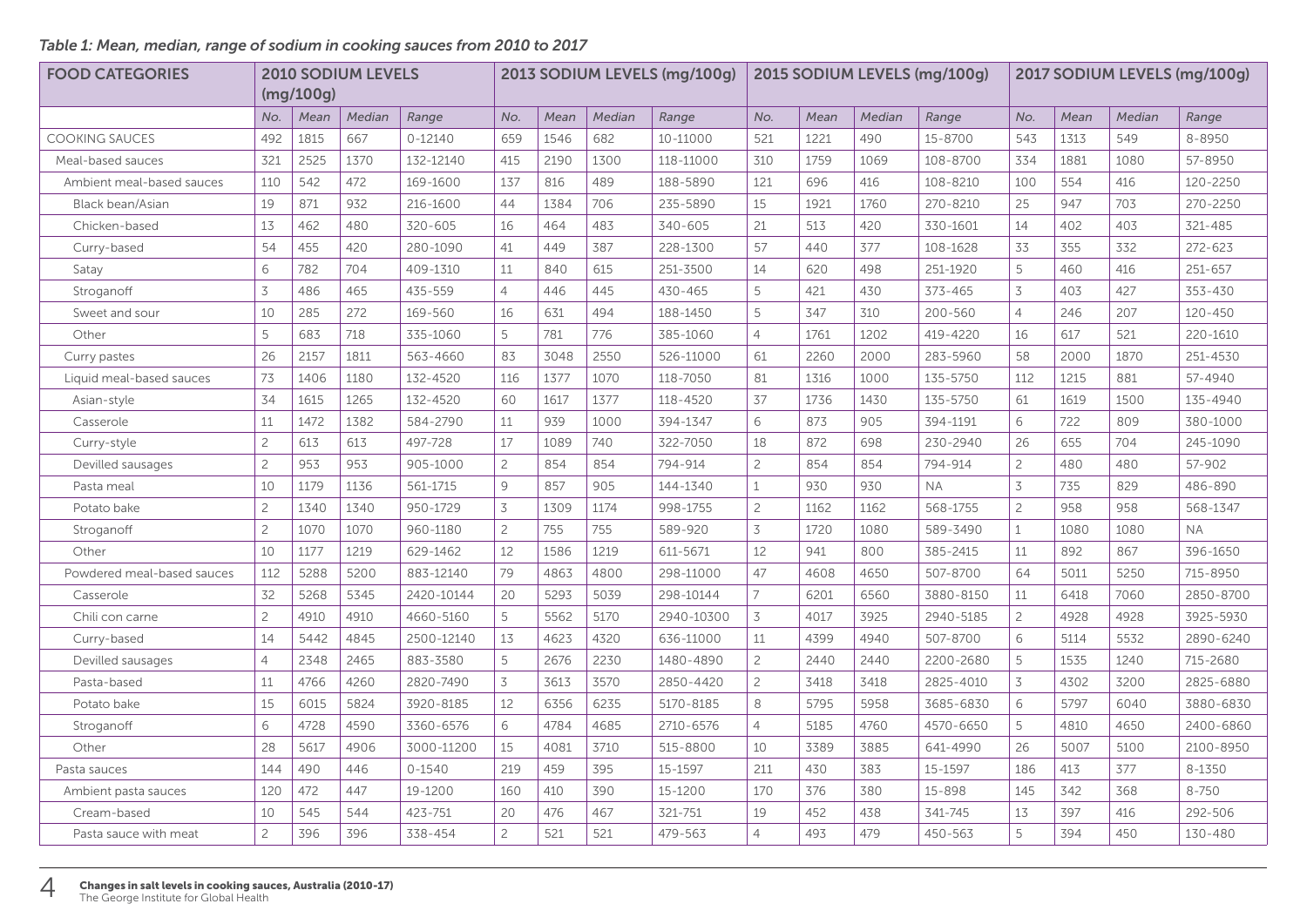| Tomato-based          | 108 | 466  | 444  | 19-1200     | 138            | 398  | 385  | 15-1200     | 147 | 363       | 370       | 15-898      | 127    | 334 | 360  | $8 - 750$  |
|-----------------------|-----|------|------|-------------|----------------|------|------|-------------|-----|-----------|-----------|-------------|--------|-----|------|------------|
| Fresh pasta sauces    | 15  | 315  | 310  | 0-480       | 36             | 323  | 301  | 116-660     | 21  | 315       | 273       | 116-547     | 21     | 376 | 364  | 190-547    |
| Cream-based           |     | 355  | 366  | $270 - 480$ |                | 324  | 270  | 258-498     |     | 372       | 310       | 250-547     |        | 404 | 423  | 270-498    |
| Pasta sauce with meat |     | 357  | 310  | $290 - 470$ | $\overline{a}$ | 356  | 321  | $290 - 443$ |     | 332       | 315       | 190-443     |        | 405 | 382  | 315-547    |
| Tomato-based          |     | 268  | 310  | $0 - 410$   | 24             | 316  | 301  | 116-660     |     | 280       | 265       | $116 - 471$ | 10     | 344 | 330  | 190-490    |
| Pesto                 |     | 1026 | 1113 | 248-1540    | 23             | 1012 | 1080 | 458-1597    | 20  | 1010      | 1090      | 466-1597    | 20     | 969 | 1083 | 259-1350   |
| Tomato paste          |     | 431  | 420  | 22-980      | 25             | 379  | 234  | 10-1099     | ◡   | <b>NA</b> | <b>NA</b> | <b>NA</b>   | $\sim$ | 345 | 241  | $9 - 1210$ |

#### *Table 2: Cooking sauces categories with FHD targets: proportion of products meeting the targets from 2010 to 2017*

| <b>FOOD</b>                        | FHD Target   2010<br>(mg/100g) |                    |                                                 |            | 2013               |                                                 |            | 2015               |                                                 |            | 2017               |                                                 |            |
|------------------------------------|--------------------------------|--------------------|-------------------------------------------------|------------|--------------------|-------------------------------------------------|------------|--------------------|-------------------------------------------------|------------|--------------------|-------------------------------------------------|------------|
| <b>CATEGORIES</b>                  |                                | No. of<br>products | No. meeting $\frac{1}{2}$ meeting<br>the target | the target | No. of<br>products | No. meeting $\frac{1}{2}$ meeting<br>the target | the target | No. of<br>products | No. meeting $\frac{1}{2}$ meeting<br>the target | the target | No. of<br>products | No. meeting $\frac{1}{2}$ meeting<br>the target | the target |
| Asian-style sauces <sup>1</sup>    | 680                            | 69                 | 25                                              | 36         | 131                | 42                                              | 32         | 71                 | 23                                              | 32         | 95                 | 30                                              | 32         |
| Indian-style sauces <sup>2</sup>   | 420                            | 56                 | 27                                              | 48         | 58                 | 29                                              | 50         | 75                 | 45                                              | 60         | 59                 | 29                                              | 49         |
| Pasta sauces <sup>3</sup>          | 420                            | 145                | 62                                              | 43         | 205                | 129                                             | 63         | 192                | 141                                             |            | 169                | 127                                             | 75         |
| Other (simmer type<br>sauces $)^4$ | 420                            | 48                 |                                                 |            | 55                 |                                                 | 17<br>⊥◡   | 55                 | 16                                              | 29         | 55                 | 20                                              | 36         |
| <b>TOTAL</b>                       | <b>NA</b>                      | 318                | 118                                             | 37         | 449                | 207                                             | 46         | 393                | 225                                             | 57         | 378                | 206                                             | 55         |

<sup>1</sup> Includes Black bean/Asian ambient, satay ambient, sweet and sour ambient meal based sauces, and Asian-style liquid recipe bases; <sup>2</sup> Includes curry-based ambient meal-based sauces and curry-style liquid recipe bases; <sup>3</sup> Includes ambient cream-based, ambient pasta sauce with meat, ambient tomato-based, fresh cream-based, fresh pasta sauce with meat, fresh tomato-based pasta sauces, and pasta meal liquid recipe bases; 4 Includes chicken-based, stroganoff and other ambient meal-based sauces, and casserole, devilled sausages, potato bake, stroganoff and other liquid recipe bases

#### *Table 3: Cooking sauces categories with UK targets (average): proportion of products meeting the targets from 2010 to 2017*

| <b>FOOD</b>                                  | <b>UK Target</b><br>(mg/100g) | 2010               |                                       |            | 2013               |                                                 |            | 2015               |                                       |            | 2017               |                                                 |            |
|----------------------------------------------|-------------------------------|--------------------|---------------------------------------|------------|--------------------|-------------------------------------------------|------------|--------------------|---------------------------------------|------------|--------------------|-------------------------------------------------|------------|
| <b>CATEGORIES</b>                            |                               | No. of<br>products | No. meeting   % meeting<br>the target | the target | No. of<br>products | No. meeting $\frac{1}{2}$ meeting<br>the target | the target | No. of<br>products | No. meeting   % meeting<br>the target | the target | No. of<br>products | No. meeting $\frac{1}{2}$ meeting<br>the target | the target |
| All cook in and pasta<br>sauces <sup>1</sup> | 300                           | 317                | 33                                    | 10         | 439                | 63                                              | 14         | 379                | 59                                    | 16         | 362                | 59                                              | 16         |
| Pesto and other thick<br>sauces <sup>2</sup> | 550                           |                    |                                       | 11<br>ᆠ    | 23                 |                                                 |            | 20                 |                                       | 10         | 20                 |                                                 | 15         |
| Thick pastes <sup>3</sup>                    | 1300                          | 53                 | 30                                    | 57         | 108                | 34                                              | 31         | 61                 | 11                                    | 18         | 81                 | 37                                              | 46         |
| <b>TOTAL</b>                                 | <b>NA</b>                     | 379                | 64                                    | 17         | 570                | 99                                              |            | 460                | 72                                    | 16         | 463                | 99                                              | 21         |

 $^{\rm 1}$  Includes ambient and liquid meal-based sauces (excluding passata), and ambient and fresh pasta sauces; <sup>2</sup> Includes pesto; <sup>3</sup> Includes curry and tomato pastes